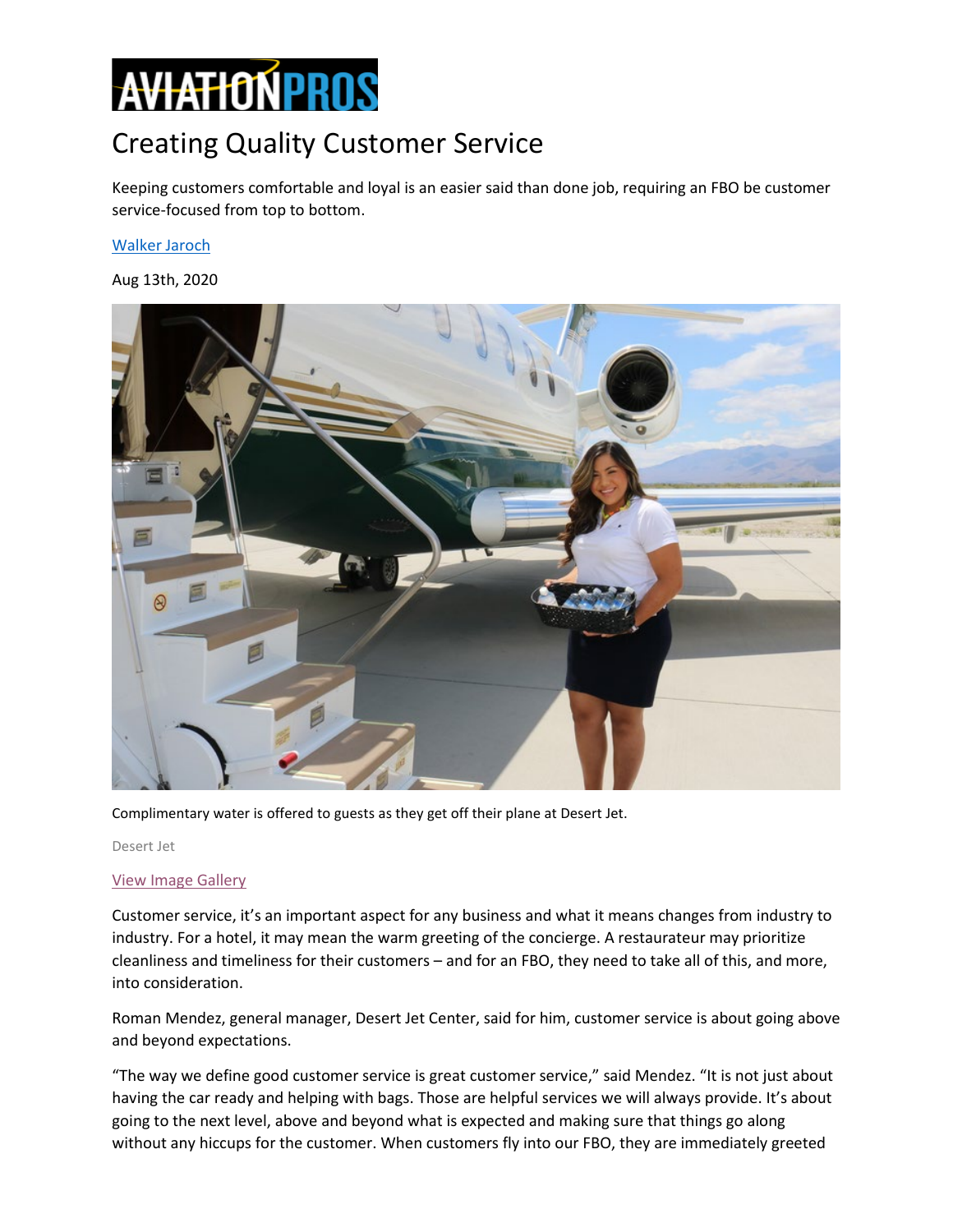planeside by friendly and attentive staff offering water and assistance. On warmer days, we make sure to have plenty of cold water available for guests to take. Our team cars are ready and waiting, cooled off or warmed up for a comfortable ride to their destination. Great customer service is paying attention to the needs of the individual customer."

Desert Jet CEO Jared Fox agreed, knowing your customer is the first step to providing quality service.

"I always say it's a mix between a five-star hotel and an FBO here and that's what we're trying to do. Really anticipatory by knowing our customer, knowing what their needs are going to be before they even know it in some cases," Fox said.

Located at the Jacqueline Cochran Regional Airport, Desert Jet Center serves the Palm Springs, Calif., area which Fox said gives the FBO a unique clientele, with returning customers flying in seasonally for the winter months and making Desert Jet their home.

"This is their home base so they're in and out," Fox added. "It's one of the things I fell in love with the FBO business is the interactions with the people that we get to see on a daily basis."

Knowing the customer is also key for Texas Jet's Customer Service Manager Holly Hopkins, who said the FBO's approach to customer service is defined by the customer themselves.

"Good customer service is what our customers say it is," said Hopkins. "Don't assume you're doing a good job. Ask your customers what they think of your service, safety and facilities."

Feedback for Desert Jet Center is a critical parameter in deciding how they run their operations or make changes, with the goal of creating a memorable experience. Mendez said their main source of feedback comes from talking with their customers. Some customers also prefer to leave online reviews and referrals.

"Receiving feedback is the best thing. We get a lot of compliments, so we know what's working. If we get compliments on something, we really push that forward. If we get feedback that we need to improve on something, we want to work on improving those areas. We want our customers to know their feedback is important to us, and that we take it to heart," Mendez said.

Offline, Fox said his ultimate goal is to provide an experience that people can't help but talk about.

"We know that's a tough ask. People are more likely to share bad experiences than they are good experiences so we really have to provide a special experience, a good, positive experience for them to start telling their friends and family, which many do and we're seeing that," continued Fox.

And delivering that memorable experience returns to providing their guest customized experiences tailored to their individual needs.

"We remembered a grandkid's birthday. We remembered an anniversary. A dog's name. Those types of things really go a long way so the goals that we're setting is to make sure that we take every arrival, every customer interaction and treat it as a special event," Mendez described.

The attention to detail has garnered Desert Jet Center the most reviews at the airport and Palm Springs area, Mendez said. In-person word-of-mouth and referrals have also shown that the FBO's approach is a winning one.

"The greatest delight we have, and we see it all the time, is when somebody shows up and they'll mention another one of our customers and say John or Jill or Lisa said we have to try Desert Jet," Fox said. "You can advertise, you can do a lot of things, but the experience that the existing customer base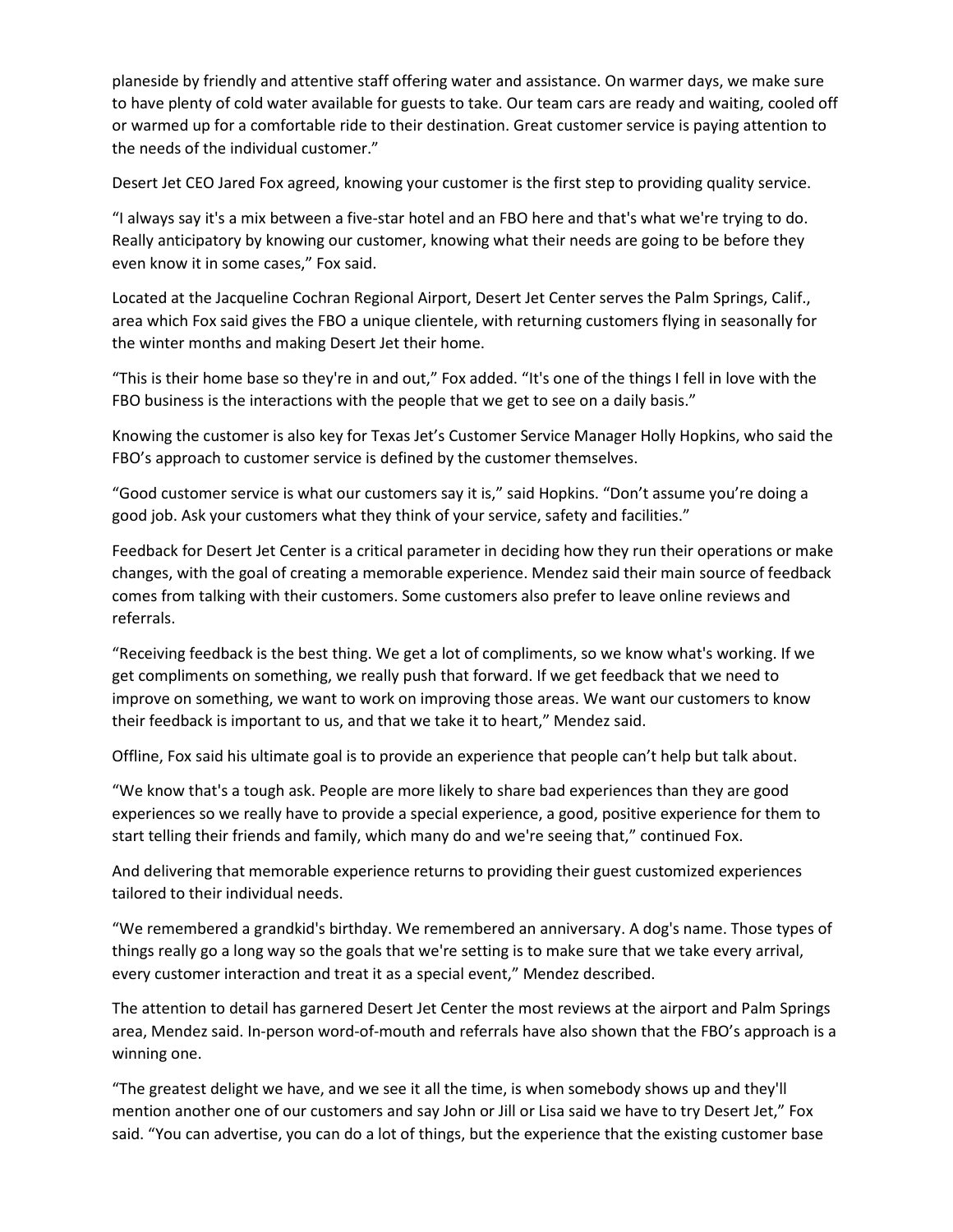has, and then when they go out of their way to share it with their friends and family, that's the ultimate compliment for us."

### **Taking Time to Train**

Providing exceptional customer service doesn't happen in a vacuum. It takes a well-trained team from top to bottom to make it happen.

"Initial and recurrent training are vital to providing great customer service. Our people are trained to be thorough when they're taking down information for a customer's arrival. We help our customers think about things they may have forgotten," said Hopkins. "Texas Jet's training focuses on safety and service. We have achieved IS-BAH Stage III registration and it's crucial that all of our standard operating procedures are followed 100 percent of the time. All of our employees also go through initial and recurrent training with the NATA Safety 1st Training Center."

Mendez said the fundamentals of their training begins with NATA safety training, which helps get those new to aviation up to speed, and Desert Jet Center is also the only IS-BAH registered, and NATA Safety 1st certified FBO in the Desert Southwest Region, he added. Then on top of that, there's personal training by Mendez, his leads and the FBO managers.

"I've been around a lot of people that have great experience and I've picked apart some of the things that I loved, put it together and I've trained my team around that," Mendez said.

The FBO also has a customer service specialist who spends time with their guest service representatives to make sure that they understand how to deliver five-star service – what details to pay attention to, what things to remember, etc.

"We also take part in third-party customer training. We encourage our general managers and other executive team members to pursue programs like the NBAA Certified Aviation Manager (CAM) Program or to participate in training and educational sessions when we attend the NBAA conferences and other industry events," said Fox.

Chris Little, chief marketing officer, Desert Jet, said that teams are cross trained to give them an understanding of the different roles at the FBO.

"Cross training gives FBO team members the experience on how to do various tasks. It also provides them the opportunity to understand the importance of each role and how it contributes overall to the customer experience," Little said. "The team also takes part in a Four Seasons type of concierge training so they can bring a higher level of service to their customers. And not just to their customers but also to their team members. That is key here in this environment. We're very team oriented so the level of service and care that we provide to our customers we also provide to one another."

With training there also comes the technology to help and enhance it, such as an investment in a CRM concierge program.

"What that allows us to do is build profiles around every customer, so we understand what their likes and dislikes are. We get to know them on a more intimate level. We understand what some special events they may have in their lives are, so we can plan around that and make that special for them," Mendez described.

Recently, Desert Jet Center opened its new 32,500 square foot facility, which houses not only the FBO, but also their charter and maintenance departments. The facility features an observation deck that